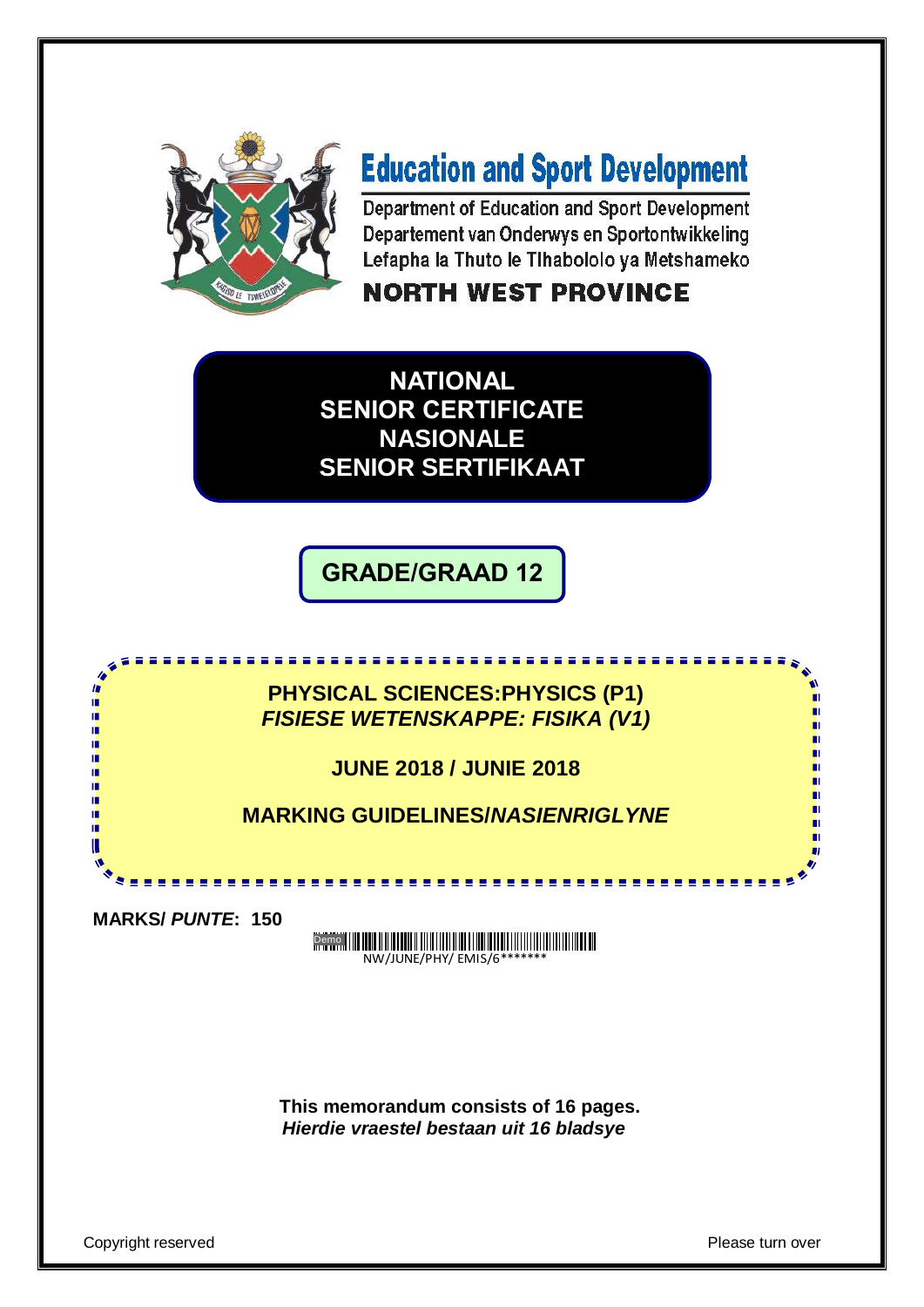#### **GENERAL GUIDELINES**

#### **1. CALCULATIONS**

1.1 **Marks will be awarded for**: correct formula, correct substitution, correct answer with unit.

**Punte sal toegeken word vir**: korrekte formule, korrekte substitusie, korrekte antwoord met eenheid.

- 1.2 **No marks** will be awarded if an **incorrect or inappropriate formula is used**, even though there may be relevant symbols and applicable substitutions. **Geen punte** sal toegeken word waar 'n **verkeerde of ontoepaslike formule gebruik** word nie, selfs al is daar relevante simbole en relevante substitusies.
- 1.3 When an error is made during **substitution into a correct formula**, a mark will be awarded for the correct formula and for the correct substitutions, but **no further marks** will be given.

Wanneer 'n fout gedurende **substitusie in 'n korrekte formule** begaan word, sal 'n punt vir die korrekte formule en vir korrekte substitusies toegeken word, maar **geen verdere punte** sal toegeken word nie.

1.4 If **no formula** is given, but **all substitutions are correct**, a candidate will **forfeit one mark**.

Indien **geen formule** gegee is nie, maar **al die substitusies is korrek**, **verloor** die kandidaat **een punt**.

- 1.5 **No penalisation if zero substitutions are omitted** in calculations where **formula**/principle is given correctly. **Geen penalisering** indien **nulwaardes nie getoon** word nie in berekeninge waar die **formule/beginsel korrek gegee is nie**.
- 1.6 Mathematical manipulations and change of subject of appropriate formulae carry no marks, but if a candidate starts off with the correct formula and then changes the subject of the formula incorrectly, marks will be awarded for the formula and the correct substitutions. The mark for the incorrect numerical answer is forfeited.

Wiskundige manipulasies en verandering van die onderwerp van toepaslike formules tel geen punte nie, maar indien 'n kandidaat met die korrekte formule begin en dan die onderwerp van die formule verkeerd verander, sal punte vir die formule en korrekte substitusies toegeken word. Die punt vir die verkeerde numeriese antwoord word verbeur.

- 1.7 Marks are only awarded for a formula if a **calculation had been attempted**. i.e. substitutions have been made or a numerical answer given. Punte word slegs vir 'n formule toegeken indien 'n **poging tot 'n berekening aangewend is**, d.w.s. substitusies is gedoen of 'n numeriese antwoord is gegee.
- 1.8 Marks can only be allocated for substitutions when values are substituted into formulae and not when listed before a calculation starts. Punte kan slegs toegeken word vir substitusies wanneer waardes in formule ingestel is en nie vir waardes wat voor 'n berekening genoem is nie.
- 1.9 All calculations, when not specified in the question, must be done to two decimal places.

Alle berekenings, wanneer nie in die vraag gespesifiseer word nie, moet tot twee

NW/JUNE/PHY/ EMIS/6\*

Copyright reserved desimale plekke gedoen word.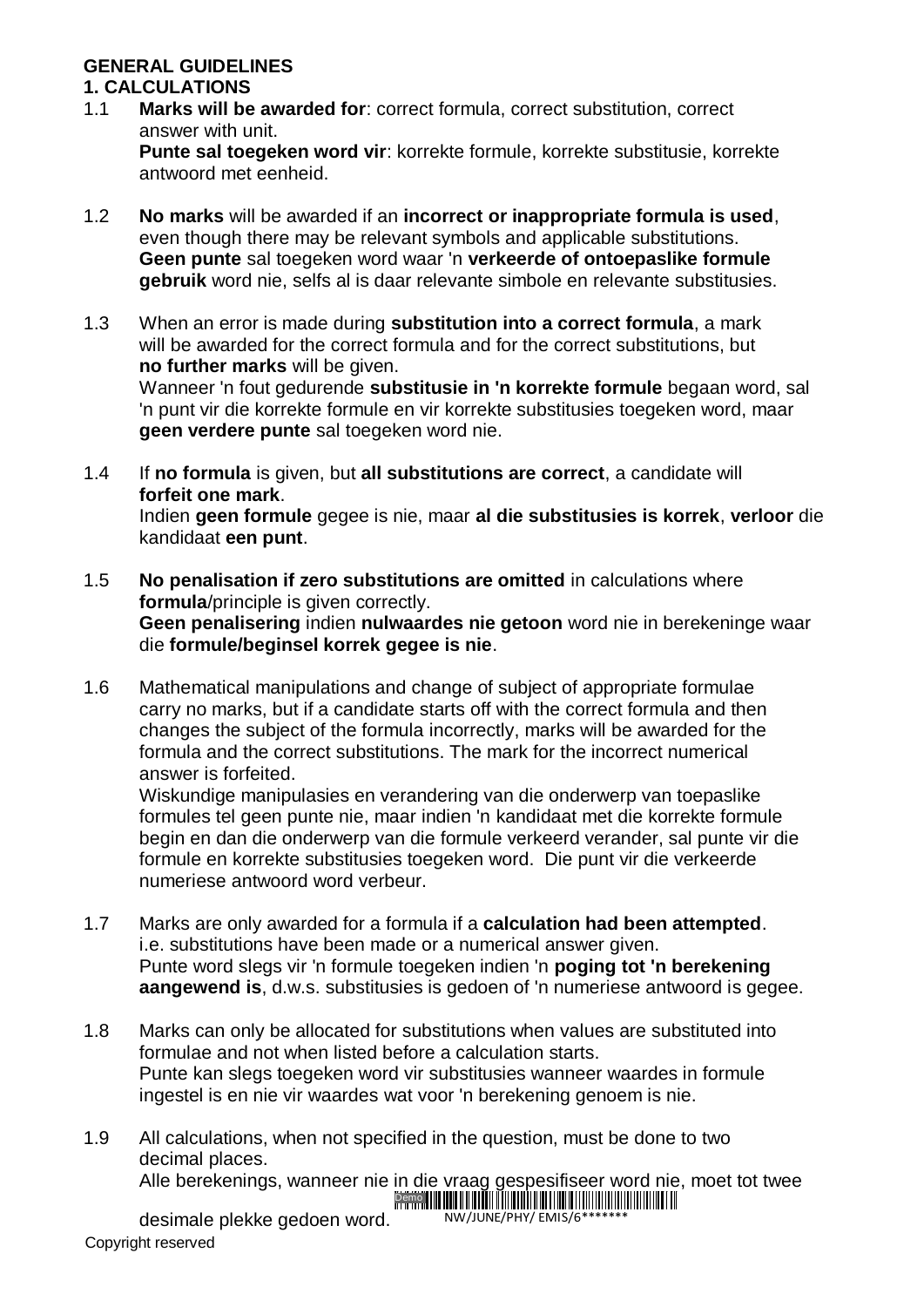- 1.10 If a final answer to a calculation is correct, full marks will not automatically be awarded. Markers will always ensure that the correct/appropriate formula is used and that workings, including substitutions, are correct. Indien 'n finale antwoord tot 'n berekening korrek is, sal volpunte nie outomaties toegeken word nie. Nasieners sal altyd verseker dat die korrekte/toepaslike formule gebruik word en dat bewerkings, insluitende substitusies korrek is.
- 1.11 Questions where a series of calculations have to be made (e.g. a circuit diagram question) do not necessarily always have to follow the same order. FULL MARKS will be awarded provided it is a valid solution to the problem. However, any calculation that will not bring the candidate closer to the answer than the original data, will not count any marks.

Vrae waar 'n reeks berekenings gedoen moet word (bv. 'n stroomdiagramvraag) hoef nie noodwendig dieselfde volgorde te hê nie. VOLPUNTE sal toegeken word op voorwaarde dat dit 'n geldige oplossing vir die probleem is. Enige berekening wat egter nie die kandidaat nader aan die antwoord as die oorspronklike data bring nie, sal geen punte tel nie.

#### **2. UNITS/EENHEDE**

- 2.1 Candidates will only be penalised once for the repeated use of an incorrect unit **within a question or subquestion**. 'n Kandidate sal slegs een keer gepenaliseer word vir die herhaaldelike gebruik van 'n verkeerde eenheid **in 'n vraag of subvraag**.
- 2.2 Units are only required in the final answer to a calculation. Eenhede word slegs in die finale antwoord tot 'n vraag verlang.
- 2.3 Marks are only awarded for an answer, and not for a unit *per se*. Candidates will therefore forfeit the mark allocated for the answer in each of the following situations:
	- Correct answer + wrong unit
	- Wrong answer + correct unit
	- Correct answer + no unit

Punte word slegs vir 'n antwoord en nie vir 'n eenheid per se toegeken nie. Kandidate sal derhalwe die punt vir die antwoord in die volgende gevalle verbeur:

- Korrekte antwoord + verkeerde eenheid
- Verkeerde antwoord + korrekte eenheid
- Korrekte antwoord + geen eenheid
- 2.4 SI units must be used except in certain cases, e.g. V $\cdot$ m<sup>-1</sup> instead of N $\cdot$ C<sup>-1</sup>, and cm $\cdot$ s<sup>-1</sup> or km $\cdot$ h<sup>-1</sup> instead of m $\cdot$ s<sup>-1</sup> where the question warrants this. SI-eenhede moet gebruik word, behalwe in sekere gevalle, bv. V·m<sup>-1</sup> in plaas van N∙C-1 , en cm∙s-1 of km∙h-1 in plaas van m∙s-1 waar die vraag dit regverdig.

#### Demo

NW/JUNE/PHY/ EMIS/6\*\*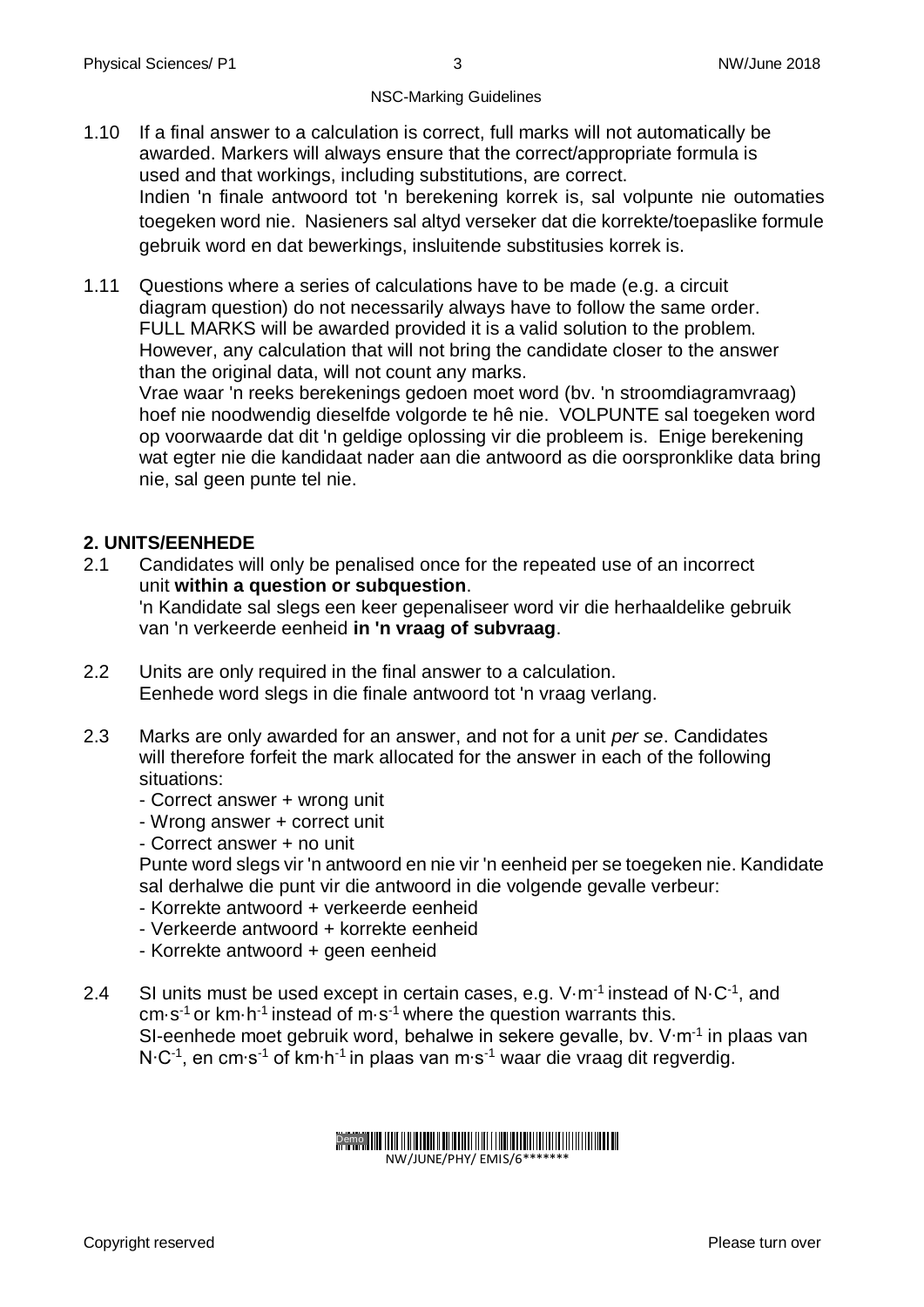#### **3. GENERAL/ALGEMEEN**

- 3.1 If one answer or calculation is required, but two given by the candidate, only the first one will be marked, irrespective of which one is correct. If two answers are required, only the first two will be marked, etc. Indien een antwoord of berekening verlang word, maar twee word deur die kandidaat gegee, sal slegs die eerste een nagesien word, ongeag watter een korrek is. Indien twee antwoorde verlang word, sal slegs die eerste twee nagesien word, ens.
- 3.2 For marking purposes, alternative symbols (s,u,t, etc.) will also be accepted. Vir nasiendoeleindes sal alternatiewe simbole (s, u, t, ens.) ook aanvaar word.
- 3.3 Separate compound units with a multiplication dot, not a full stop, for example, m·s<sup>-1</sup>. For marking purposes m.s-1 and m/s will also be accepted. Skei saamgestelde eenhede met 'n vermenigvuldigpunt en nie met 'n punt nie, byvoorbeeld, m·s<sup>-1</sup>. Vir nasiendoeleindes sal m.s<sup>-1</sup> em m/s ook aanvaar word.

#### **4. POSITIVE MARKING/POSITIEWE NASIEN**

Positive marking regarding calculations will be followed in the following cases: Positiewe nasien met betrekking tot berekenings sal in die volgende gevalle geld:

- 4.1 **Subquestion to subquestion:** When a certain variable is calculated in one subquestion (e.g. 3.1) and needs to be substituted in another (3.2 or 3.3), e.g. if the answer for 3.1 is incorrect and is substituted correctly in 3.2 or 3.3, **full marks** are to be awarded for the subsequent subquestions. **Subvraag na subvraag**: Wanneer 'n sekere veranderlike in een subvraag (bv. 3.1) bereken word en dan in 'n ander vervang moet word (3.2 of 3.3), bv. indien die antwoord vir 3.1 verkeerd is en korrek in 3.2 of 3.3 vervang word, word **volpunte** aan die daaropvolgende subvraag toegeken.
- 4.2 **A multistep question in a subquestion**: If the candidate has to calculate, for example, current in the first step and gets it wrong due to a substitution error, the mark for the substitution and the final answer will be forfeited. **'n Vraag met veelvuldige stappe in 'n subvraag:** Indien 'n kandidaat byvoorbeeld, die stroom verkeerd bereken in 'n eerste stap as gevolg van 'n substitusiefout, verbeur die kandidaat die punt vir die substitusie sowel as die finale antwoord.

#### **5. NEGATIVE MARKING/NEGATIEWE NASIEN**

Normally an incorrect answer cannot be correctly motivated if based on a conceptual mistake. If the candidate is therefore required to motivate in question 3.2 the answer given to question 3.1, and 3.1 is incorrect, no marks can be awarded for question 3.2. However, if the answer for e.g. 3.1. is based on a calculation, the motivation for the incorrect answer in 3.2 could be considered.

'n Verkeerde antwoord, indien dit op 'n konsepsuele fout gebaseer is, kan normaalweg nie korrek gemotiveer word nie. Indien 'n kandidaat gevra word om in vraag 3.2 die antwoord op vraag 3.1 te motiveer en 3.1 is verkeerd, kan geen punte vir vraag 3.2 toegeken word nie. Indien die antwoord op bv. 3.1 egter op 'n berekening gebaseer is, kan die motivering vir die verkeerde antwoord in 3.2 Demo **Maria Maria Maria Maria Maria Maria Maria M** 

oorweeg word. NW/JUNE/PHY/ EMIS/6\*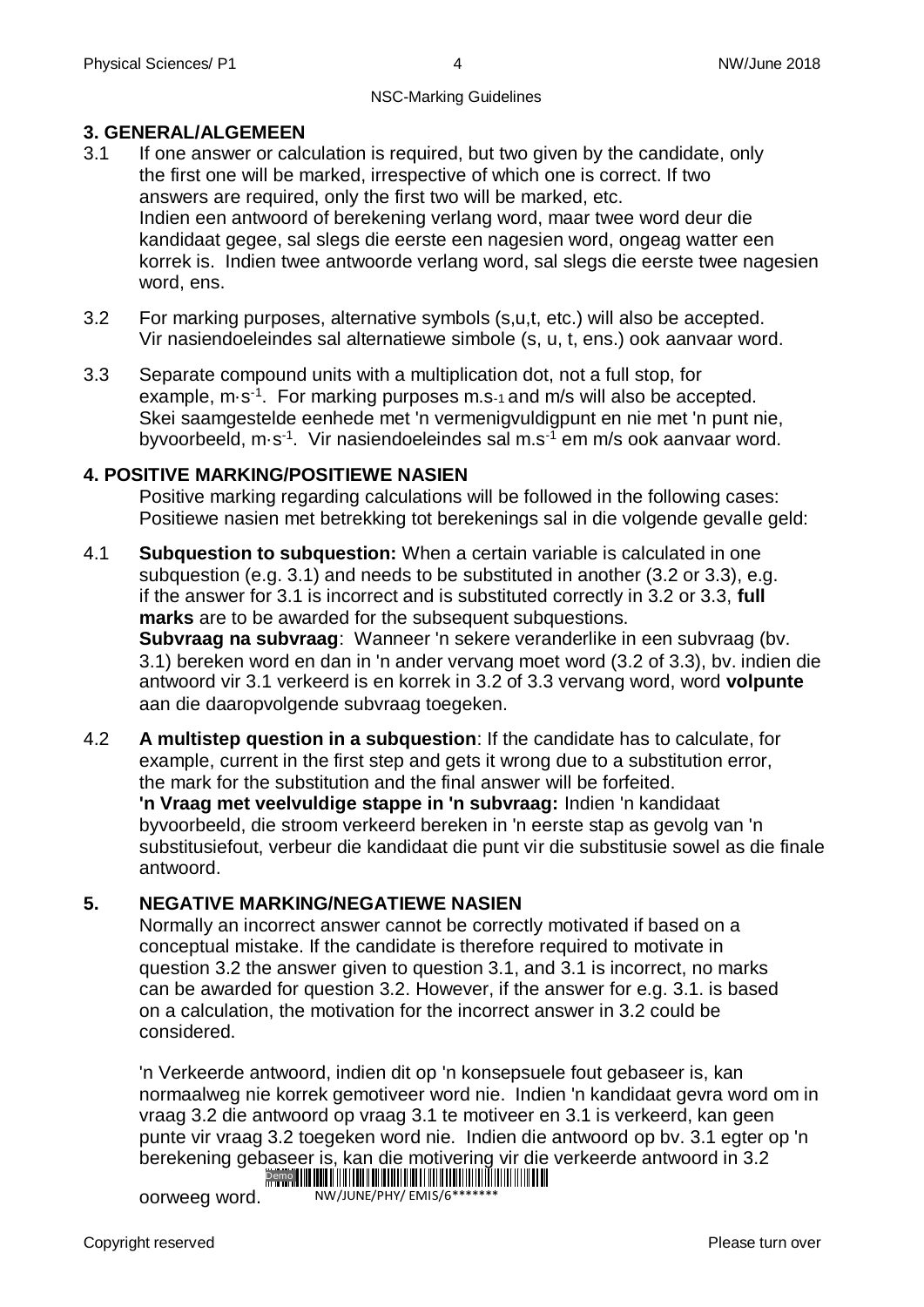#### **QUESTION 1: MULTIPLE-CHOICE QUESTIONS MEERVOUDIGEKEUSE VRAE**

| $1.1$  | B              | $\checkmark$           | (2) |
|--------|----------------|------------------------|-----|
| 1.2    | $\mathbf C$    | $\checkmark\checkmark$ | (2) |
| 1.3    | $\Box$         | $\checkmark\checkmark$ | (2) |
| 1.4    | $\overline{C}$ | $\checkmark$           | (2) |
| 1.5    | B              | $\checkmark\checkmark$ | (2) |
| 1.6    | D              | $\checkmark\checkmark$ | (2) |
| 1.7    | $\mathbf C$    | $\checkmark\checkmark$ | (2) |
| 1.8    | $\mathsf B$    | $\checkmark$           | (2) |
| 1.9    | D              | $\checkmark\checkmark$ | (2) |
| 1.10 A |                | $\checkmark\checkmark$ | (2) |
|        |                |                        |     |

| [20] |
|------|

### Demo

NW/JUNE/PHY/ EMIS/6\*\*\*\*\*\*\*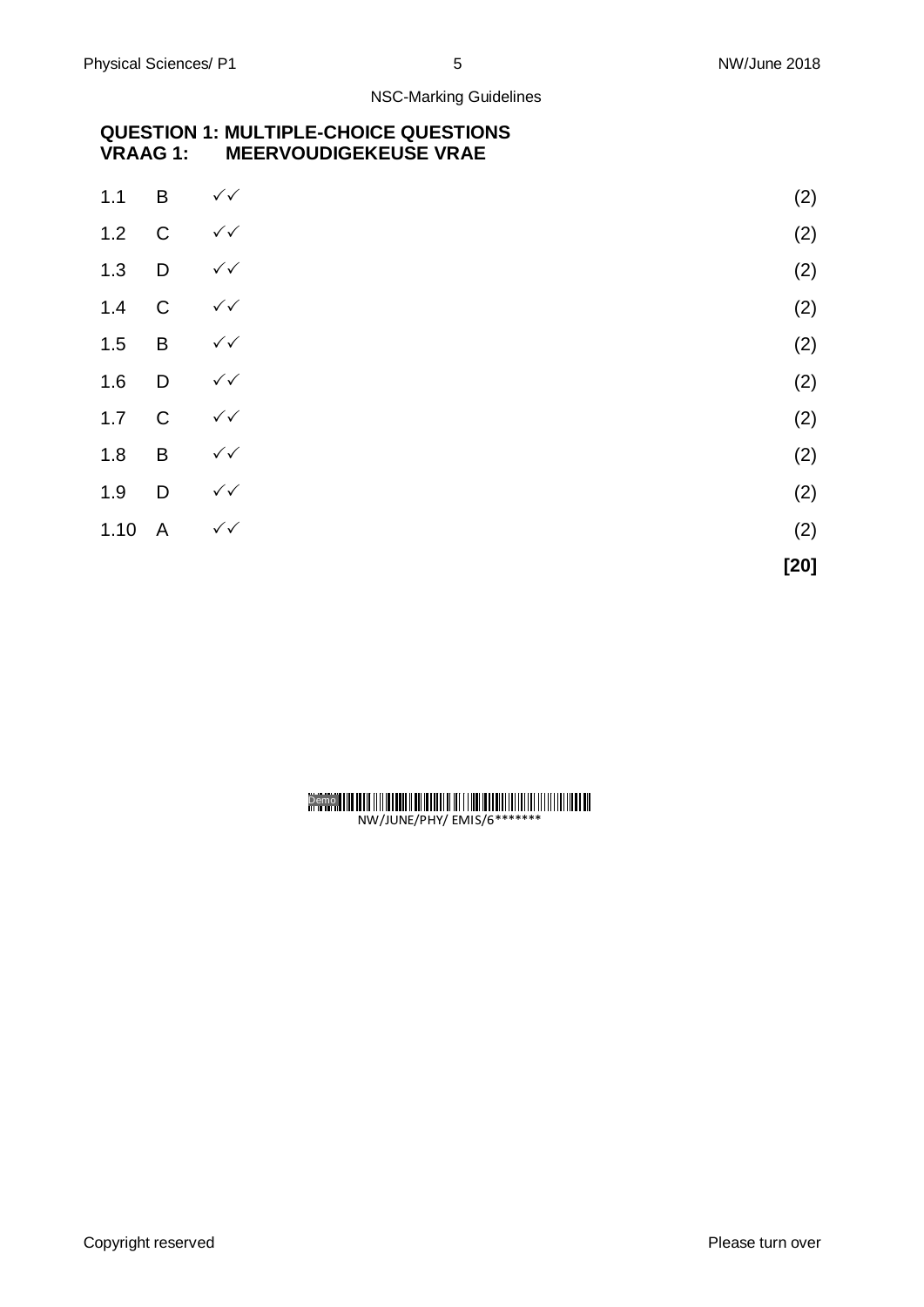#### Demo

### **QUESTION 2 / VRAAG 2**

NW/JUNE/PHY/ EMIS/6\*\*\*\*\*\*\*

| W     | Fg / Fw/force of earth on block/weight / 68,6 N / mg / gravitational force<br>Fg / Fw/krag van aarde op blok/gewig / 68,6 N / mg / gravitasiekrag |
|-------|---------------------------------------------------------------------------------------------------------------------------------------------------|
| $f_k$ | f/friction/wrywing                                                                                                                                |
| T     | Tension / Spanning $F_T$                                                                                                                          |
| $F_A$ | $F_{app}$                                                                                                                                         |
| N     | Normal force / Normaalkrag $F_N$ / Force of surface on block / Krag van<br>oppervlakte op blok                                                    |



**Notes** 

- Any additional forces / Enige addisionele kragte: max  $\frac{4}{5}$
- No arrows / Geen pyle:  $^{0}/_5$

Force(s) not touching object / Krag(te) wat nie aan voorwerp raak nie: max  $^4\!/_{5}$ 

2.2 When a resultant/net force acts on an object, the object will accelerate in the  $\overline{\text{direction}}$  of the force $\checkmark$  and the acceleration is directly proportional to the force and inversely proportional to the mass of the object.  $\checkmark$ OR

The resultant/net force acting on an object is equal to the rate of change of momentum  $\checkmark$  of the object in the direction of the resultant/net force  $\checkmark$ 

Wanneer 'n resulterende / netto krag op 'n voorwerp inwerk, sal die voorwerp versnel in die rigting van die krag en die versnelling is direk eweredig aan die krag en omgekeerd eweredig aan die massa van die voorwerp. OF

Die resulterende / netto krag wat op 'n voorwerp inwerk, is gelyk aan die tempo van verandering van momentum van die voorwerp in die rigting van die resulterende / netto krag

2.3  $F_{net} = ma$  $F_N + F_y = F_g$ Any one /  $\checkmark$  Enige een

 $F_N$  + 40 sin20° = 7(9,8)  $\checkmark$ 

 $F_N = 54,92 \text{ N}$  (3)

(2)

(5)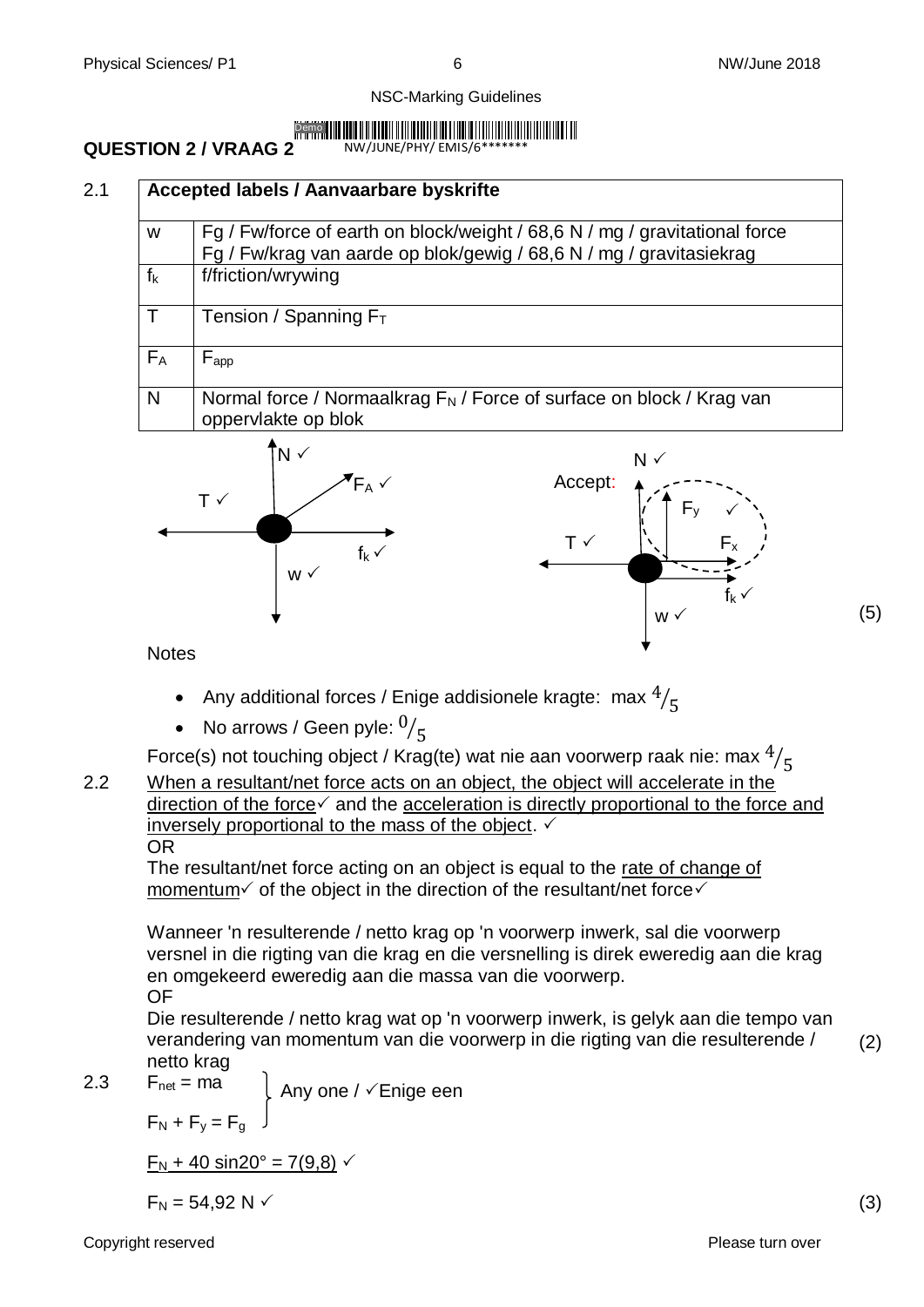

#### **QUESTION 3 / VRAAG 3**

| 3.1 | The stone moves up first then moves down. / Die klip beweeg eers op en dan af $\checkmark$ | (1)               |  |  |  |
|-----|--------------------------------------------------------------------------------------------|-------------------|--|--|--|
| 3.2 | Choose up as positive / Kies opwaarts as positief                                          |                   |  |  |  |
|     | $\Delta y = v_i \Delta t + V_2 a \Delta t^2$                                               |                   |  |  |  |
|     | $\Delta y = 20 \times 2 + \frac{1}{2} (-9.8) \times 2^2$                                   |                   |  |  |  |
|     | = 20,4 m upwards relative to / opwaarts relatief tot $Q\checkmark$                         | (3)               |  |  |  |
| 3.3 | $\Delta y = v_i \Delta t + \frac{1}{2} a \Delta t^2$                                       |                   |  |  |  |
|     | $\Delta y = 20 \times 2 + 0$                                                               |                   |  |  |  |
|     | $=$ 40 m up relative to / opwaarts relatief tot $Q\checkmark$                              | (2)               |  |  |  |
| 3.4 | Distance apart = height of balloon-height of stone                                         |                   |  |  |  |
|     | Afstand = hoogte van ballon – hoogte van die klip                                          |                   |  |  |  |
|     | $= 40 - 20, 4 \times$<br>$=19,6 \text{ m}$ apart $\checkmark$                              | $\left( 2\right)$ |  |  |  |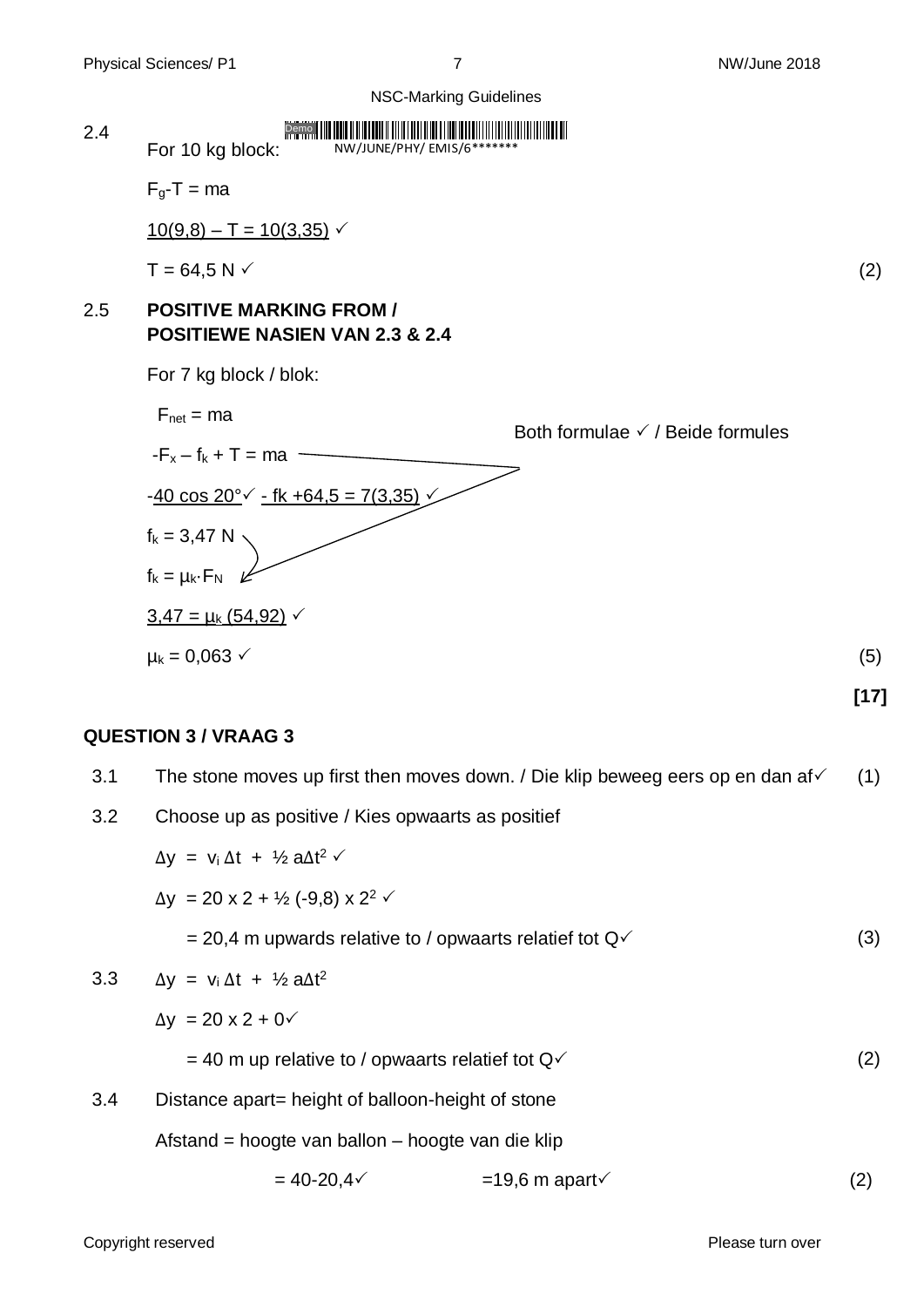NSC-Marking Guidelines

3.5  $V_f = V_i + a\Delta t$  $= 20 + (-9.8) \times 6$  $= 38.8$  m·s<sup>-1</sup> down / afwaarts (2) 3.6 **Option 1 / Opsie 1**  $\Delta y = v_i \Delta t + \frac{1}{2} a \Delta t^2$  $-400$   $\sqrt{=}$  20 x  $\Delta t$  + ½ (-9,8) x $\Delta t^2$  $\sqrt{}$  $= 11,3$  s $\checkmark$  ( ignore 7,22 s ) (Ignoreer 7,22 s) **Option 2 / Opsie 2**  $v_f = v_i + a\Delta t$  $0 = 20 + (-9.8) \times \Delta t$  $= 2,04 \text{ s}^{-1}$  $\Delta y = v_i \Delta t + V_2 a \Delta t^2$  $= 20 \times 2,04 + \frac{1}{2} (-9,8) \times 2,04^2$  $=$  20,41 m up / op (immediately the stone was released. / onmiddelik nadat die klip vrygelaat is) Total distance travelled by stone / Totale afstand deur klip geval  $= 400 + 20,41 = 420,41 \text{ m}$  $\Delta y = v_i \Delta t + \frac{1}{2} a \Delta t^2$  $420,41 = 0 + \frac{1}{2}$  9,8  $\Delta t^2$  $\Delta t = 9,26$  s $\checkmark$ Total time / Totale tyd =  $9,26 + 2,04 =$  $11,3 \text{ s}$  (4)



Demo NW/JUNE/PHY/ EMIS/6\*

**[17]**

3.7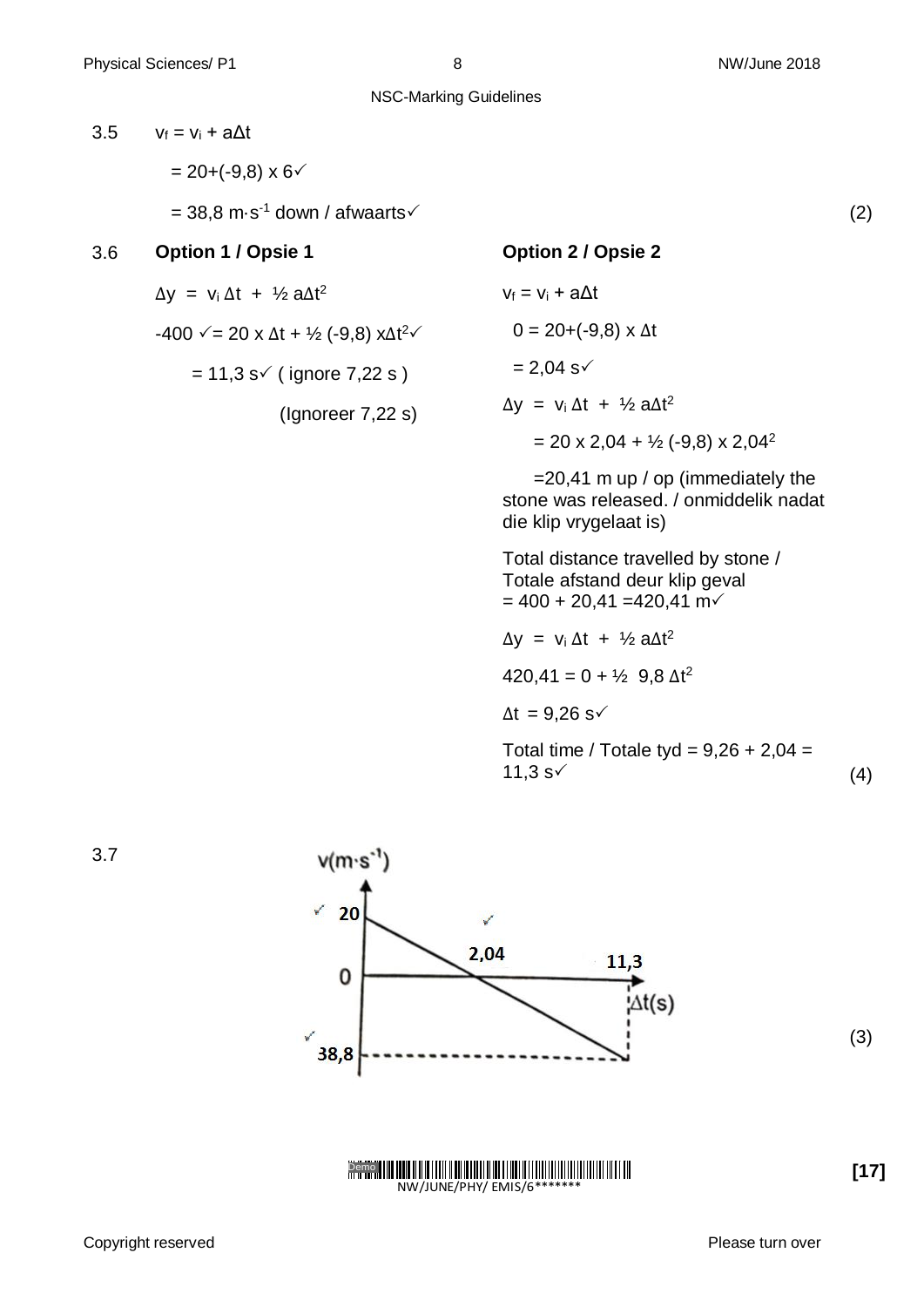(3)

NSC-Marking Guidelines

#### Demo

NW/JUNE/PHY/ EMIS/6\*\*\*\*\*\*\*

#### **QUESTION 4 / VRAAG 4**

4.1.1  $\sum P_{before} = \sum P_{after}$ 

 $4 \times 2 + 2 \times 0 = (4 + 2) v_f$ 

 $v_f$  = 1,33 m·s<sup>-1</sup> in the original direction of motion of the trolley / In die oorspronklike rigting.  $\checkmark$ 

4.1.2 Inelastic / Onelasties $\sqrt{T}$ he two objects move together after the collision / Die twee voorwerpe beweeg saam na die botsing (1)

4.1.3 
$$
E_k = \frac{1}{2}mv^2
$$

Total kinetic energy before collision  $=$  kinetic energy of the trolley  $+$  kinetic energy of the brick / Totale kinetiese energie voor die botsing = kinetiese energie van die trollie + kinetiese energie van die baksteen

Total  $E_{k \text{ before}} = \frac{1}{2}mv^2$  (trolley / trollie) +  $\frac{1}{2}mv^2$  (brick / baksteen)  $=$  1/<sub>2</sub> x 4 x 2<sup>2</sup> + 1/<sub>2</sub> 2x 0<sup>2</sup>  $\checkmark$ 

 $= 8$  J $\checkmark$ 

Total  $E_{k \text{ after}} = \frac{1}{2}mv^2$  (trolley / trollie) +  $\frac{1}{2}mv^2$  (brick / baksteen)

 $=$  1/2 x 4 x 1, 33<sup>2</sup> + 1/2 2x1, 33<sup>2</sup>  $\checkmark$ 

 $= 5.31 J \checkmark$ 

The collision is inelastic since total kinetic energy before the collision is not equal to the total kinetic energy after the collision / Die botsing is onelasties aangesien die totale kinetiese energie voor die botsing nie gelyk is aan die totale kinetiese energie na die botsing nie

4.2.1 The impulse-momentum theorem states that the impulse is the change in momentum. / Die impuls-momentum stelling stel dat impuls die verandering in momentum is.

 $F_{net}\Delta t = \Delta p$ .

4.2.2  $F_{nA} \Delta t = \Delta p$ .  $\checkmark$  Impulse = m( $v_f - v_i$ ) (any one of the formulae one mark / Enige een van die twee formules is een punt)

Take direction of ball as positive / neem rigting van bal as positief

 $= 0.2(-4.2 - 6)$   $\checkmark$ 

 $=$  -2,04 N .s exerted by the cushion / uitgeoefen deur die kussing.  $\checkmark$ 

OR / OF

Impulse exerted by ball on cushion / Impuls deur bal uitgeoefen op kussing  $= 2,04$  N .s towards the cushion / na die kussing $\checkmark$ 

(5)

(2)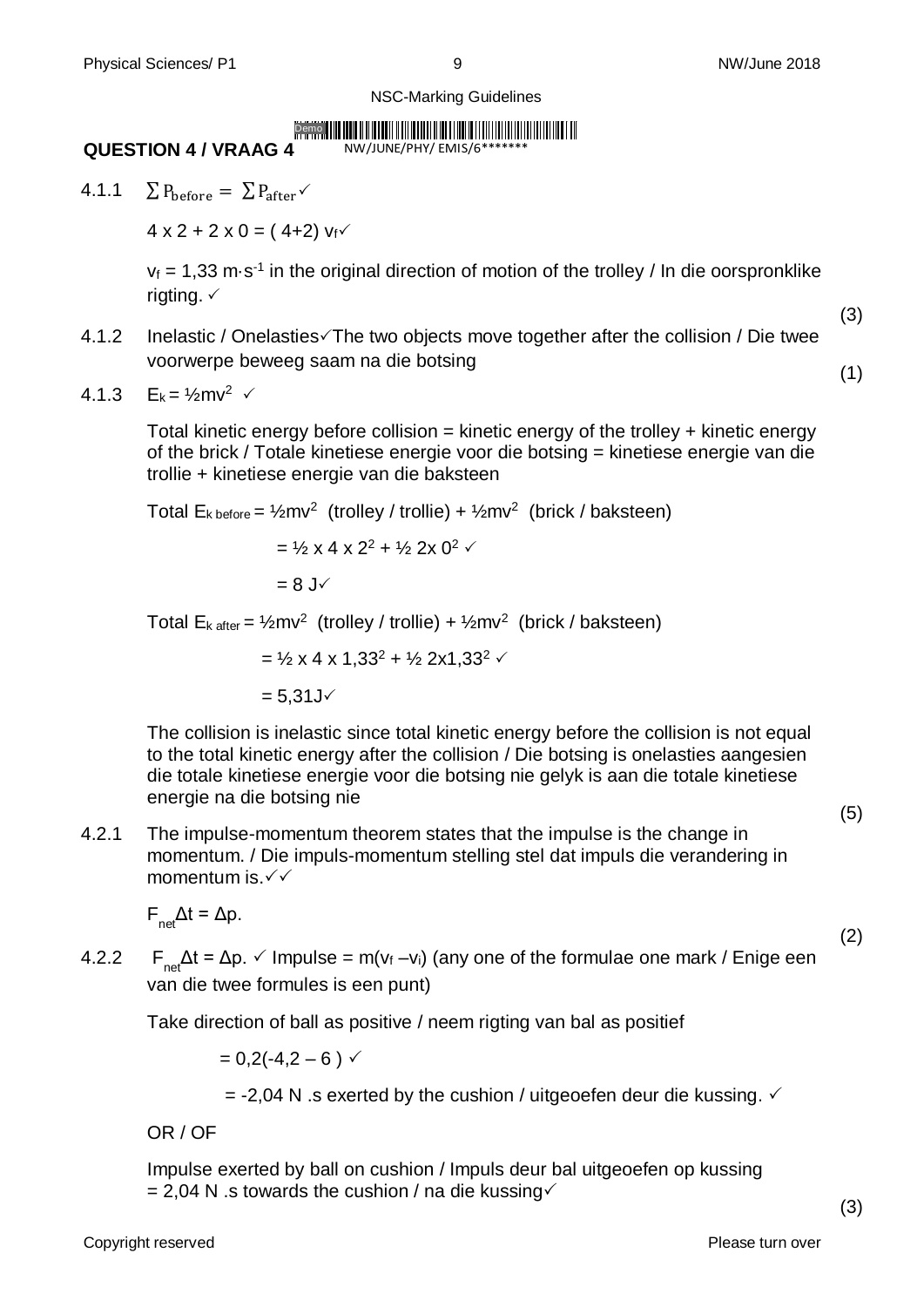## 4.2.3  $F_{net} = \Delta p / \Delta t$  $= -2,04/0,02 \checkmark$  $= -102$  N =102 away from the cushion / weg van die kussing af $\checkmark$

<u>ii II dhich in an American II dhe shekara ta shekara ta 1989 na marka ta 1989 na marka ta 1989 na marka ta 19</u>

(2)

**[16]**

5.1

**QUESTION 5**

Demo

NW/JUNE/PHY/ EMIS/6\*\*\*\*\*\*\*



5.2 Net force applied parallel to the slope / Nettokrag toegepas parallel aan die helling

 $F_{\text{net}} = F_{\text{qII}}$  -  $F_{\text{Sibsu}} - F_f = 0$ 

 $F_{\text{q||}} = 280 \times 9.8 \times \sin 30 \sqrt[5]{ }$ 

 $= 1372 N<sup>2</sup>$ 

 $F_{\text{Sibsu}} = 1372 - 950$ 

 $= 422$  N up the slope / teen die helling op  $(4)$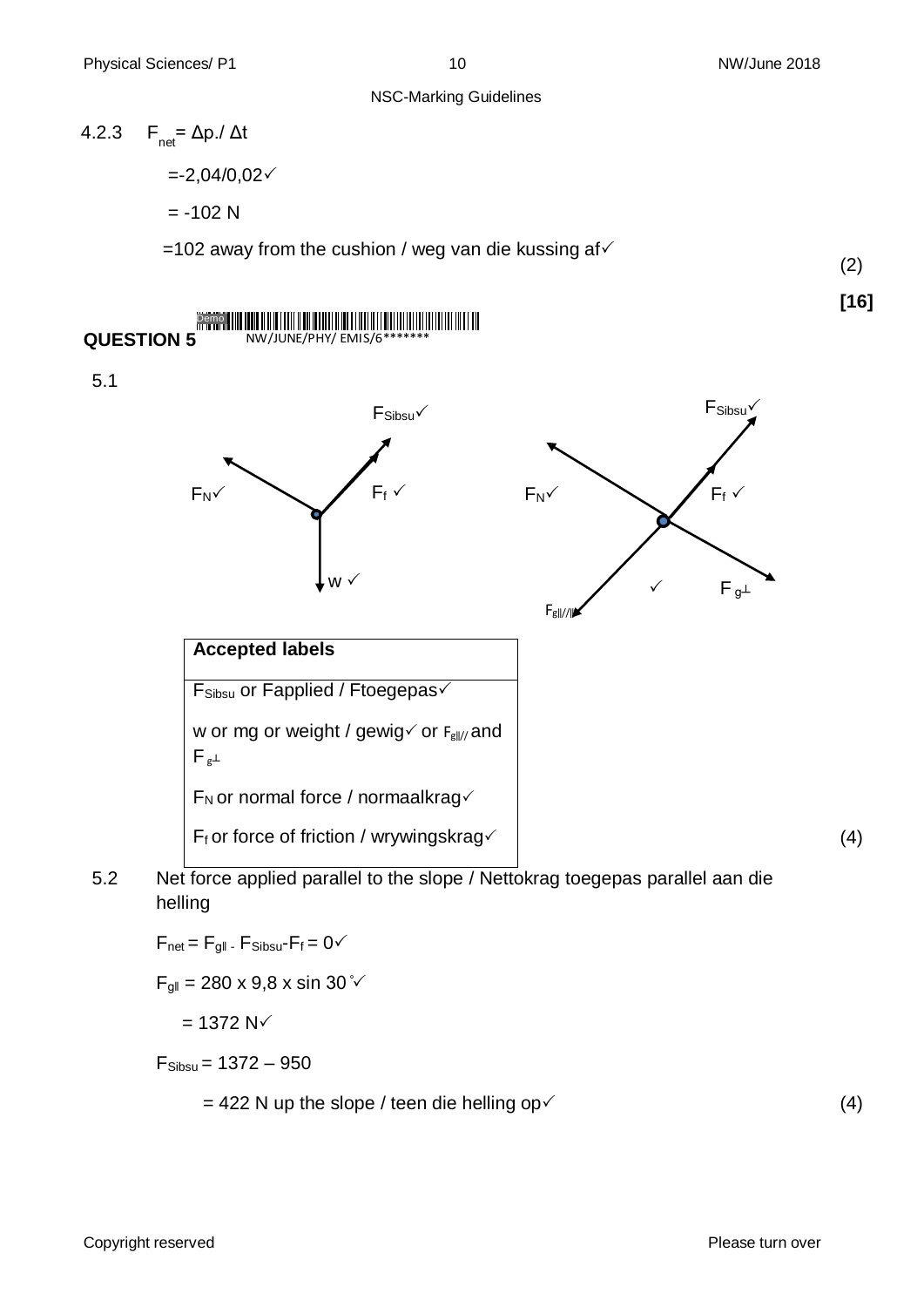5.3 Work done on the wheel barrow by gravitational force. / Werk gedoen deur gravitasie op die kruiwa

## $W_{\text{all}} = F_{\text{all}} \Delta X \cos \theta$  $= 1372 \times 4.3 \cos 0$  $= 1372 \times 4.3 \times 1 \times$  $= 5899.6$  J  $\checkmark$

- 5.4  $W_f = F_f \Delta X \cos\theta$ 
	- $= 950 \times 4.3 \cos 180^{\circ}$

$$
= -4085 \text{ J} \checkmark \tag{2}
$$

(3)

5.5 A force for which the work done in moving an object between two points is independent of the path taken. / `n Krag wat werk verrig maar onafhalklik is van die roete gevolg  $\checkmark$  **Examples:** gravitational force OR elastic force in a spring OR electrostatic forces (coulomb forces). / Voorbeelde: Gravitasiekrag OF elastiese krag van `n veer OF Elektrostatiese kragte soos coulombkragte

Accept any one / Aanvaar enige een  $(3)$ 

**[16]**

#### III II OO IN III OO IN II OO IN DIE GEBEUR IN DIE GEBEUR VAN DIE GEBEUR VAN DIE GEBEUR VAN DIE GEBEUR VAN DIE Demo NW/JUNE/PHY/ EMIS/6\*

#### **QUESTION 6 / VRAAG 6**

6.1 The change in frequency (or pitch) of the sound detected by a listener because the sound source and the listener have different velocities relative to the medium of sound propagation.  $\checkmark\checkmark$ 

(Accept any other correct statement)

Die verandering in frekwensie (of toonhoogte) van die klank wat deur 'n luisteraar waargeneem word omdat die klankbron en die luisteraar verskillende snelhede relatief het ten opsigte van mekaar

(Aanvaar enige ander korrekte stelling) (2)

6.2.1 
$$
f_L = (\frac{v \pm v_L}{v \pm v_s}) f_s
$$

$$
467 \checkmark = \frac{v - 0}{v - 31.9} 426 \checkmark
$$

$$
v = 331.6 \, \text{m} \cdot \text{s}^{-1} \tag{4}
$$

Copyright reserved **Please turn over the Copyright reserved** Please turn over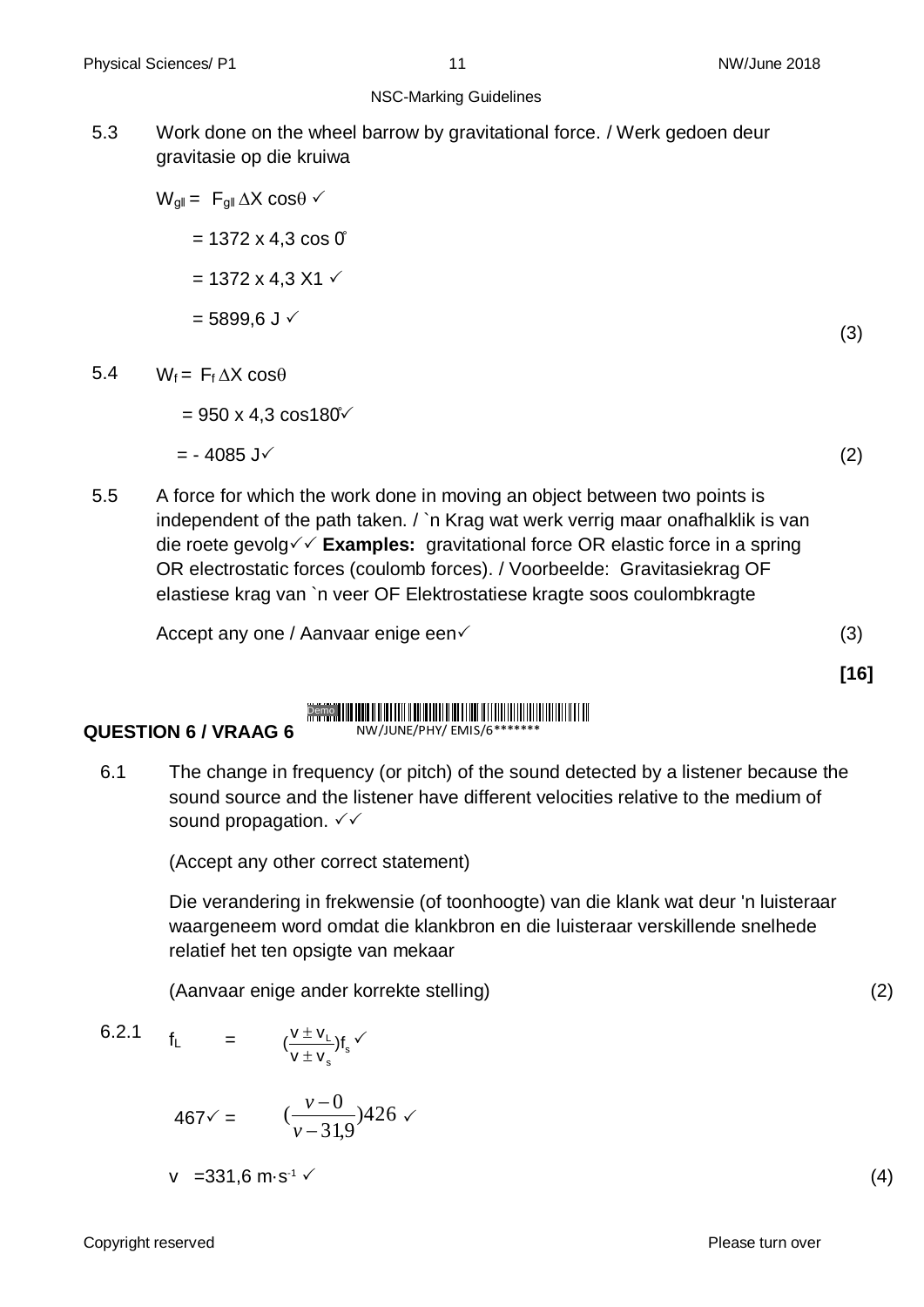6.2.2 (a) Source is moving towards the observer and waves are compressed.

Bron beweeg nader aan die waarnemer en die golwe word saamgepers.

(b) Source is moving away from the observer and waves are rarefied.

Bron beweeg weg van die waarnemer af en die golwe uitgerek. (2)

6.3 Lower pitch. / Laer toonhoogte $\checkmark$ 

Source is moving to the left, the centre of successive rings moves towards left.  $\checkmark$  If the observer is stationery, then the time interval between the arrival of successive rings at the ear is greater.

Bron beweeg na links, die middelpunt van opeenvolgende ringe beweeg ook na links. As die waarnemer stasionêr is, is die tydsinterval tussen die aankoms van opeenvolgende ringe by die oor groter  $\checkmark$  and  $\checkmark$  (3)

$$
\frac{\sum_{i=1}^{n} \sum_{i=1}^{n} \mathbf{z}_{i}}{\sum_{i=1}^{n} \sum_{i=1}^{n} \sum_{i=1}^{n} \sum_{i=1}^{n} \sum_{i=1}^{n} \sum_{i=1}^{n} \sum_{i=1}^{n} \sum_{i=1}^{n} \sum_{i=1}^{n} \sum_{i=1}^{n} \sum_{i=1}^{n} \sum_{i=1}^{n} \sum_{i=1}^{n} \sum_{i=1}^{n} \sum_{i=1}^{n} \sum_{i=1}^{n} \sum_{i=1}^{n} \sum_{i=1}^{n} \sum_{i=1}^{n} \sum_{i=1}^{n} \sum_{i=1}^{n} \sum_{i=1}^{n} \sum_{i=1}^{n} \sum_{i=1}^{n} \sum_{i=1}^{n} \sum_{i=1}^{n} \sum_{i=1}^{n} \sum_{i=1}^{n} \sum_{i=1}^{n} \sum_{i=1}^{n} \sum_{i=1}^{n} \sum_{i=1}^{n} \sum_{i=1}^{n} \sum_{i=1}^{n} \sum_{i=1}^{n} \sum_{i=1}^{n} \sum_{i=1}^{n} \sum_{i=1}^{n} \sum_{i=1}^{n} \sum_{i=1}^{n} \sum_{i=1}^{n} \sum_{i=1}^{n} \sum_{i=1}^{n} \sum_{i=1}^{n} \sum_{i=1}^{n} \sum_{i=1}^{n} \sum_{i=1}^{n} \sum_{i=1}^{n} \sum_{i=1}^{n} \sum_{i=1}^{n} \sum_{i=1}^{n} \sum_{i=1}^{n} \sum_{i=1}^{n} \sum_{i=1}^{n} \sum_{i=1}^{n} \sum_{i=1}^{n} \sum_{i=1}^{n} \sum_{i=1}^{n} \sum_{i=1}^{n} \sum_{i=1}^{n} \sum_{i=1}^{n} \sum_{i=1}^{n} \sum_{i=1}^{n} \sum_{i=1}^{n} \sum_{i=1}^{n} \sum_{i=1}^{n} \sum_{i=1}^{n} \sum_{i=1}^{n} \sum_{i=1}^{n} \sum_{i=1}^{n} \sum_{i=1}^{n} \sum_{i=1}^{n} \sum_{i=1}^{n}
$$

#### **QUESTION 7 / VRAAG 7**

7.1 The electric field at a point is the electrostatic force experienced per unit positive charge placed at that point.  $\checkmark\checkmark$ 

Die elektriese veld op 'n punt is die elektrostatiese krag ervaar per eenheid positiewe lading wat op daardie punt geplaas is. (2)

7.2 The sphere Q is negatively charged and the electric field at R will be directed towards Q along the given line.  $\sqrt{\checkmark}$ 

Die sfeer Q is negatief gelaai en die elektriese veld by R sal in die rigting van Q wees.  $(2)$ 

7.3 Electric field at S / Elektriese veld by S

 $E_s = \frac{1}{4}$   $\checkmark$  x 5.6 x 10<sup>3</sup> $\checkmark$ 

 $= 1,4 \times 10^{3} \text{ N} \cdot \text{C}^{-1}$ 

The point S is twice the distance away from point R. Electric field is inversely proportional to the square of the distance from the charge.

Punt S is twee keer die afstand weg van punt R. Elektriese veld is omgekeerd eweredig aan die kwadraat van die afstand tussen die ladings.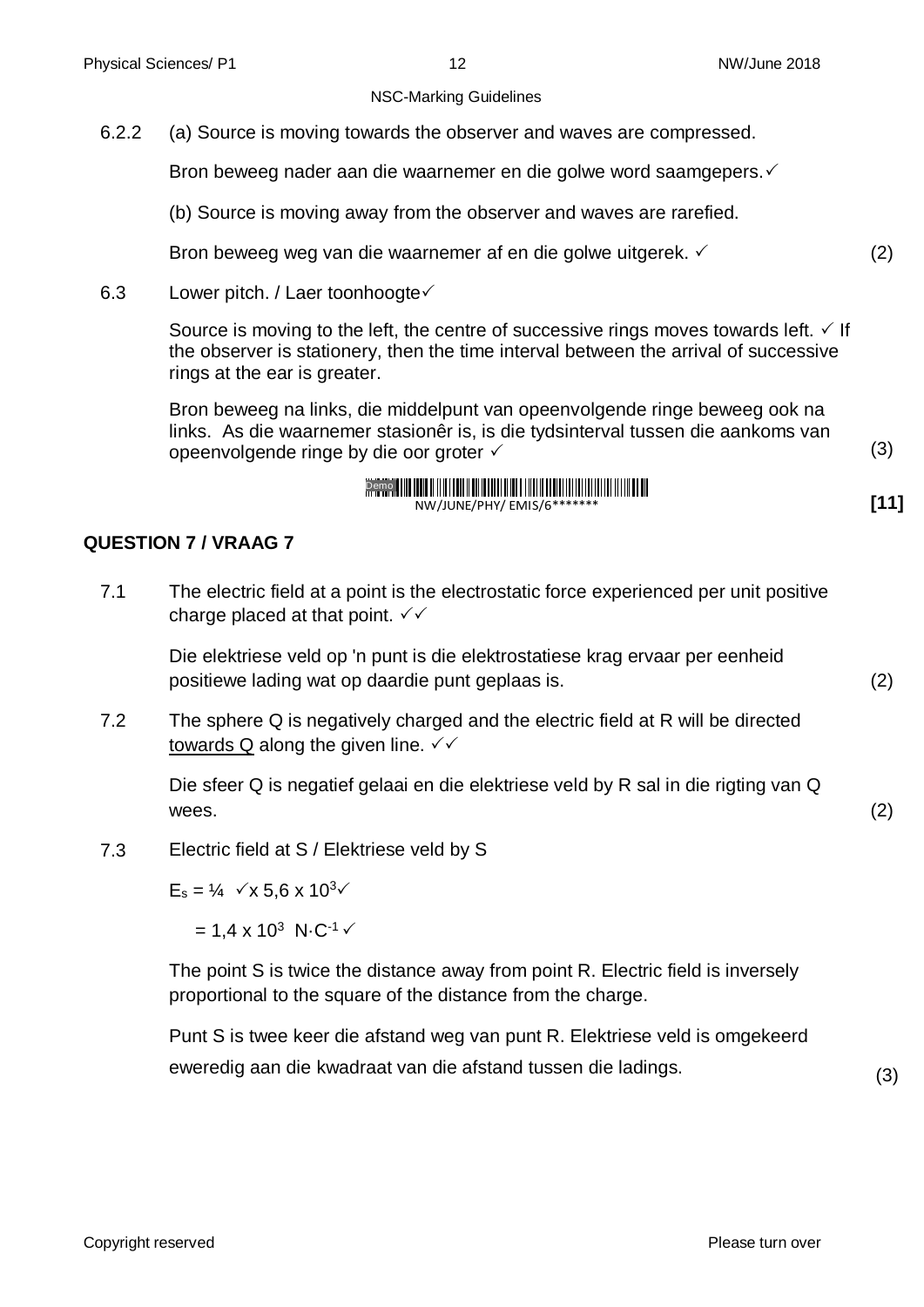7.4  
\n
$$
E = \frac{kQ}{r^2}
$$
\n6.6 x 10<sup>3</sup>  $\checkmark$  =  $\frac{9 \times 10^9 \times Q}{0.2^2}$  \n6.249 x 10<sup>-8</sup> C $\checkmark$   
\n7.5.1  
\n
$$
E = F/Q\checkmark
$$
\n7.5.1  
\n
$$
E = F/Q\checkmark
$$
\n6.6 x 10<sup>3</sup> = F/15 x 10<sup>-9</sup> \n6.6 x 10<sup>-3</sup> = F/15 x 10<sup>-9</sup> \n6.6 x 10<sup>-3</sup> = F/15 x 10<sup>-9</sup> \n6.6 x 10<sup>-5</sup> N \n6.6 x 10<sup>-6</sup> N \n6.7 x 15 x 10<sup>-8</sup> \n6.7 x 15 x 10<sup>-9</sup> \n6.7 x 15 x 10<sup>-9</sup> \n6.7 x 15 x 10<sup>-9</sup> \n6.7 x 15 x 10<sup>-9</sup> \n6.7 x 15 x 10<sup>-9</sup> \n7.5.2  
\n
$$
E = 8.4 \times 10^{-5} N
$$
\n7.5.3  
\n
$$
E = 8.4 \times 10^{-5} N
$$
\n(3)

$$
E_q = \frac{kQ}{r^2}
$$
  
= 
$$
\frac{9 \times 10^9 \times 15 \times 10^{-9}}{0.2^2}
$$

=  $3.4 \times 10^3$  N $\cdot$ C<sup>-1</sup>  $\checkmark$  to the right / na regs

Electric field at S due to charge Q / Elektriese veld by S agv lading Q

 $E_Q = 1,4 \times 10^3 \text{ N} \cdot \text{C}^{-1}$  to the left / na links

$$
E_{\text{net}} = 3.4 \times 10^3 - 1.4 \times 10^3
$$

= 2,0 x 10<sup>3</sup> N $\cdot$ C<sup>-1</sup> $\checkmark$  to the right / na regs

(4)

$$
\underbrace{\textcolor{blue}{\textcolor{blue}{\textcolor{blue}{\textbf{P}}}}\textcolor{blue}{\textcolor{blue}{\textbf{P}}}}_{\textcolor{blue}{\textbf{NW/JUNE/PHY/FMIS}}}\textcolor{blue}{\textcolor{blue}{\textbf{NW/JUNE/PHY/FMIS}}}
$$

**[18]**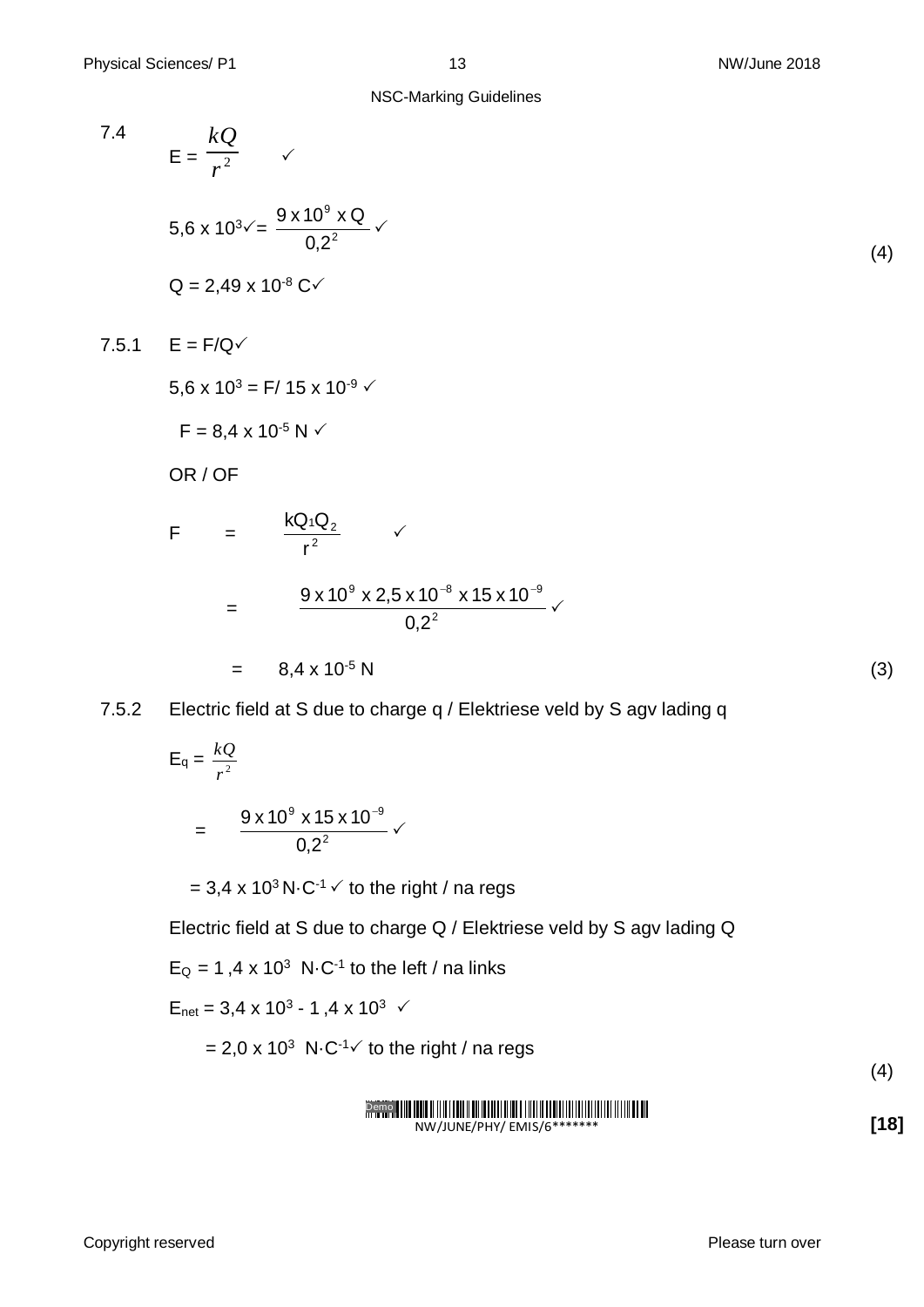### **QUESTION 8 / VRAAG 8**

| 8.1.1<br>8.1.2<br>8.2.1 | 24 V<br>0 <sup>V</sup><br>$\frac{1}{Rp} = \frac{1}{R_1} + \frac{1}{R_2}$                                                          | (1)<br>(1) |
|-------------------------|-----------------------------------------------------------------------------------------------------------------------------------|------------|
|                         | $\frac{1}{Rp} = \frac{1}{3} + \frac{1}{9} + \frac{1}{6}$                                                                          |            |
|                         | $R_{II} = 1,64 \Omega$                                                                                                            |            |
|                         | $R_T = 1,64 + 2 + 2 \checkmark$                                                                                                   |            |
|                         | $= 5,64 \Omega \checkmark$                                                                                                        | (3)        |
| 8.2.2                   | $\epsilon = I (R + r)$                                                                                                            |            |
|                         | $24 = 1 \times 5,64 \checkmark$                                                                                                   |            |
|                         | $I = 4,26 A\checkmark$                                                                                                            | (3)        |
| 8.3.1                   | $\epsilon = 1.5$ V $\checkmark$                                                                                                   | (1)        |
| 8.3.2                   | Gradient =                                                                                                                        |            |
|                         | $=\frac{(0,65-1,5)}{(1-0)}$                                                                                                       |            |
|                         | $-0,85 \Omega \checkmark$<br>$=$                                                                                                  | (2)        |
| 8.3.3<br>8.3.4          | Internal resistance / Interne weerstand√<br>$E = I (R + r)$                                                                       | (1)        |
|                         | $1,5 \sqrt{ } = 0,75 (R + 0,85) \sqrt{ }$<br>$R = 1,15 \Omega \checkmark$                                                         | (3)        |
| 8.3.5                   | $\epsilon = I (R + r)$                                                                                                            |            |
|                         | $\epsilon = V_{ext} + V_{lost}$                                                                                                   |            |
|                         | When current increases $V_{\text{lost}} = I_r$ increases $\checkmark$<br>Indien stroom toeneem $V_{\text{vertex}} = I_r$ neem toe |            |
|                         | $V_{ext}$ decreases, $\checkmark$ since $\&$ remains constant $\checkmark$                                                        |            |
|                         | Vekstern neem toe √omdat Emk konstant bly √                                                                                       | (3)        |
|                         |                                                                                                                                   |            |

#### NW/JUNE/PHY/ EMIS/6\*\*\*\*\*\*\* **[18]**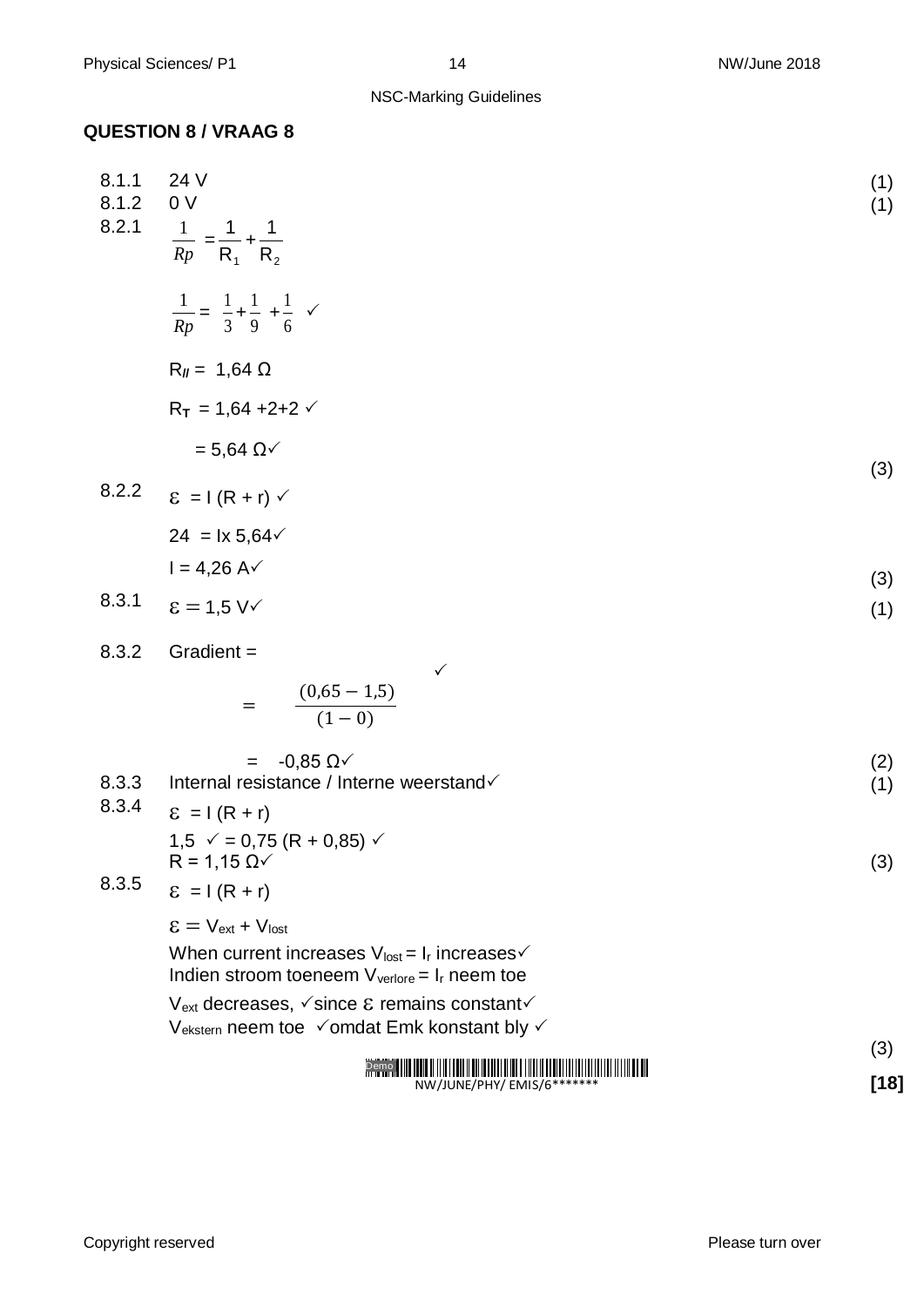#### **QUESTION 9 / VRAAG 9**

Demo **Harry Harry Harry Harry Harry Harry Harry Harry Harry Harry Harry Harry** NW/JUNE/PHY/ EMIS/6\*

9.1.1 The brushes make contact to external circuit  $\checkmark$  and allows current to flow to external circuit. ✓

OR

Allows the induced current to flow into and away from the resistor in the external circuit.

Die borsels maak kontak met die eksterne stroombaan en laat stroom toe om te vloei na eksterne stroombaan.

OF

Laat die geïnduseerde stroom toe om na en weg van die resistor in die eksterne stroombaan te vloei.

9.1.2 Generator Y.  $\checkmark$  It consists of split rings which changes the direction of current.  $\checkmark$ 

Generator Y. $\checkmark$ Dit bestaan uit splitringe wat die rigting van die stroom verander.  $\checkmark$ 

9.1.3 Electric energy could be transmitted over a long distances without much power  $loss$   $\checkmark$ 

It is more cost effective or economical. The voltage can be stepped up or down to save energy during transportation.

Elektriese energie kan oor 'n lang afstand sonder veel kragverlies oorgedra word.

Dit is meer koste-effektief of ekonomies. Die spanning kan verhoog of verlaag word om energie tydens vervoer te bespaar.

- 9.2.1 Vertical / Vertikaal
- 9.2.2 DC.  $\checkmark$  Current flows in one direction only. / Stroom vloei net in een rigting

9.3.1 V<sub>rms</sub> = 
$$
\frac{V_{\text{max}}}{\sqrt{2}}
$$

$$
200 = \frac{V_{\text{max}}}{\sqrt{2}} \checkmark
$$

$$
Vmax = 282,84 \, V \, \checkmark
$$

9.3.2 V rms = I rms 
$$
x R\checkmark
$$

$$
I\, \text{rms} = 200/10\, \text{V}
$$

Copyright reserved **Please turn over the Copyright reserved** Please turn over

(3)

(3)

(2)

(2)

(2)

(1)

(1)